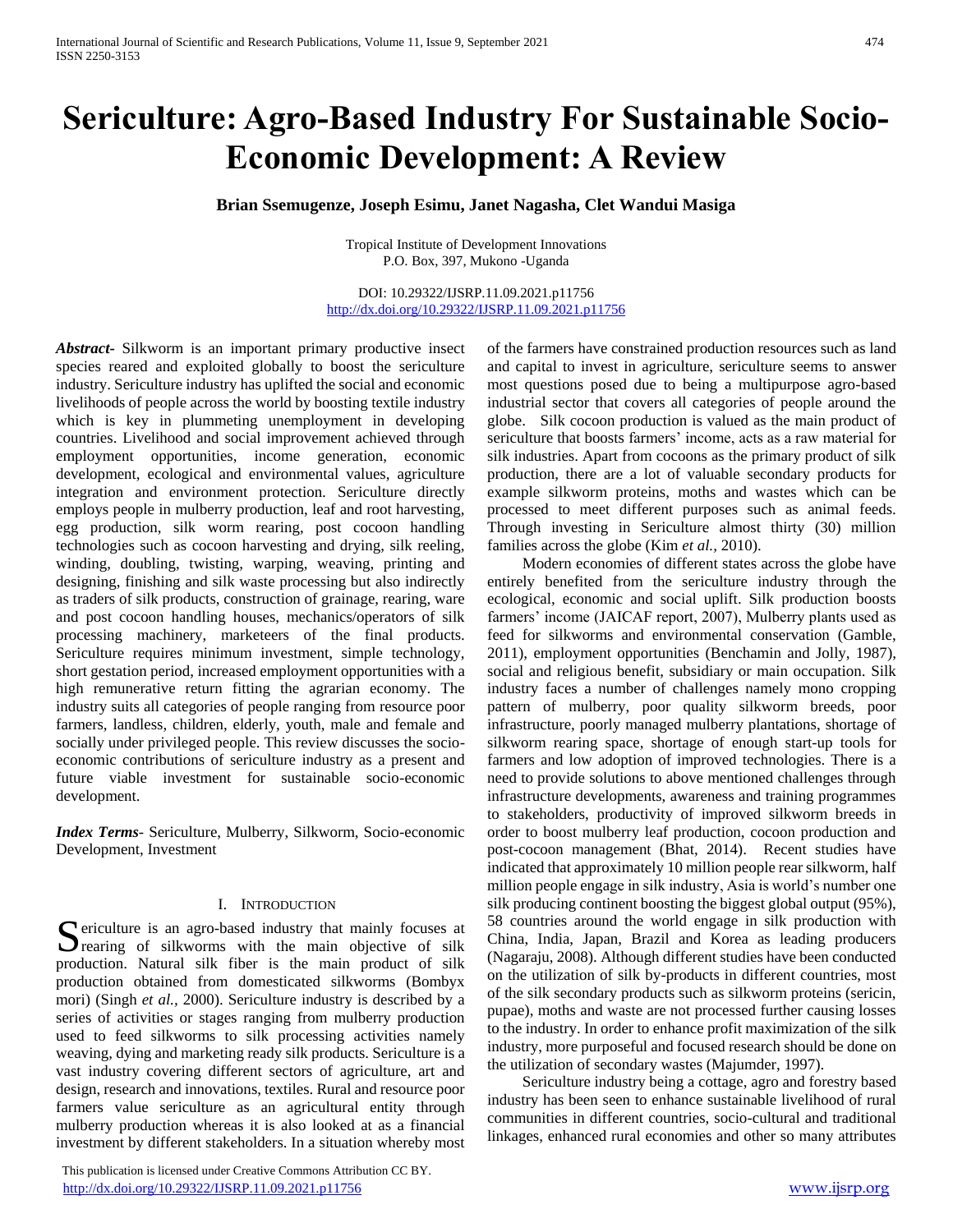as shown below (figure i). With all the above mentioned attributes of the silk industry, it is appropriate to call sericulture an ideal industry for a sustainable future. Through this review paper, all the social and economic contributions of sericulture industry were put together and discussed for consideration as a present and future viable investment for sustainable socio-economic development.



*Fig i: Sericulture a versatile investment industry*

# II. CURRENT STATUS OF SERICULTURE IN UGANDA

 Sericultural industry has played a vital role in improving economic development in several countries across the world, Uganda inclusive. Main Silk producing countries in the world are ranked in the order below: China, India, Uzbekistan, Brazil, Japan, Republic of Korea, Thailand, Vietnam, DPR Korea, and Iran but a few others that produce minute quantities are recognized; Kenya, Botswana, Nigeria, Zambia, Zimbabwe, Bangladesh, Colombia, Egypt, Japan, Nepal, Bulgaria, Turkey, Uganda, Malaysia,

Romania, Bolivia (International Sericultural Commission, 2018). In their annual project report, Tropical Institute of Development Innovations reported that sericulture and mulberry cultivation has so far covered over 50 Districts in Uganda namely: Mubende, Busia, Zombo, Bulambuli, Bukedea, Pallisa, Kiruhura, Mbarara, Nwoya, Sheema, Luweero, Nakasongola, Buikwe, Gomba among others (Figure ii and Table 1) (Commercialization of Sericulture Technologies and Innovations in Uganda project report 2020, Tropical Institute of Development Innovations). According to the International Sericultural Commission Statistics, 2020, Uganda was ranked 20<sup>th</sup> out of 22 silk producing countries with 3.10 metric tonnes of silk produced in the year 2019.<br>Districts under Sericulture  $\frac{1}{2}$ 



*Fig ii: Map showing districts under sericulture and Mulberry production in Uganda (Generated by Sarah Babirye, TRIDI)*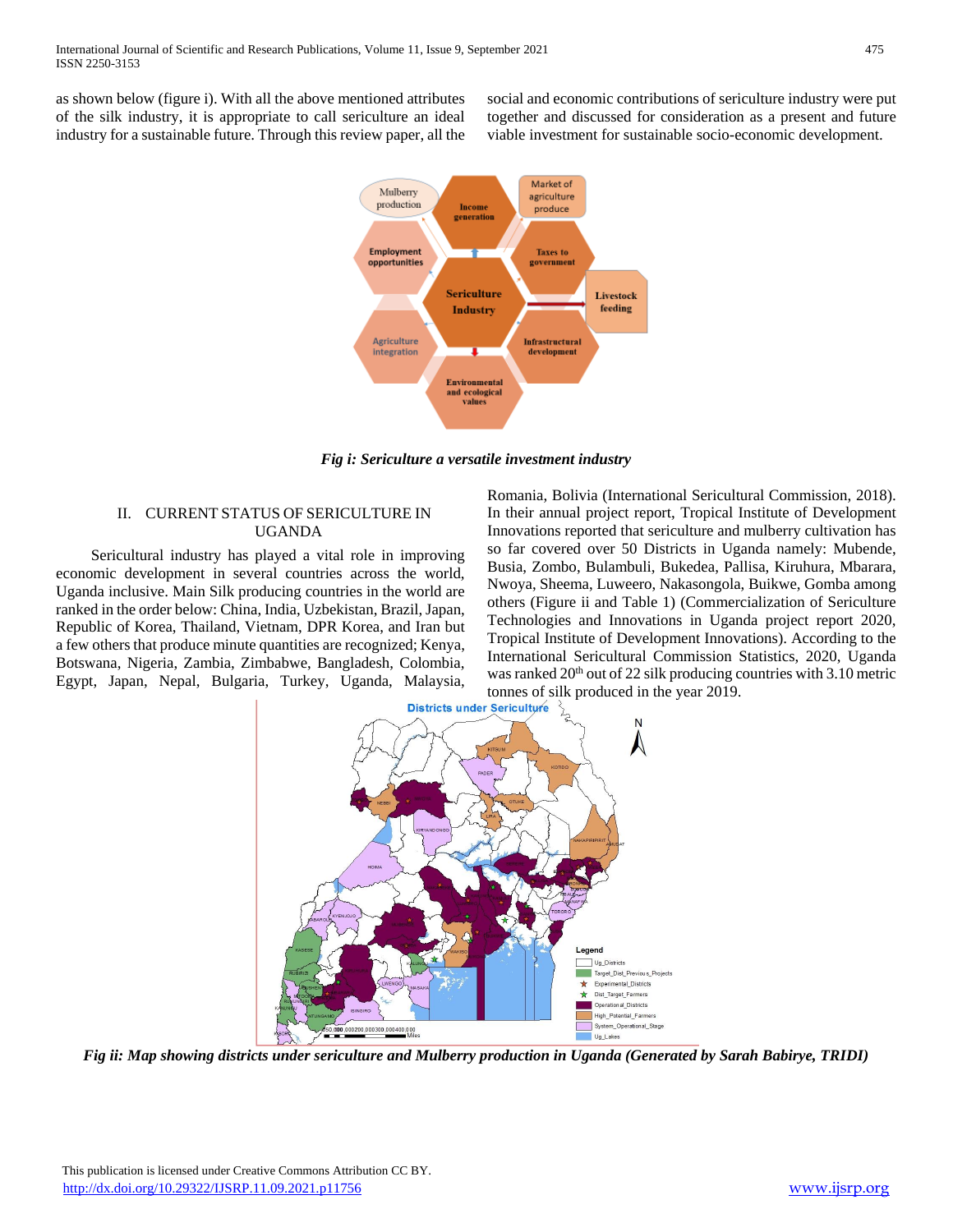| No. | <b>District</b>    | Cocoon production per box of |
|-----|--------------------|------------------------------|
|     |                    | silkworm eggs (Kgs)          |
| 1.  | Sheema             | 26.5                         |
| 2.  | Namasumbi (Mukono) | 29.2                         |
| 3.  | Iganga             | 22.7                         |
| 4.  | Kamuli             | 29.2                         |
| 5.  | Tom (Kamuli)       | 26.3                         |
| 6.  | Anthony (Palisa)   | 25.5                         |
| 7.  | Angule (Palisa)    | 23.8                         |
| 8.  | Kayunga            | 28.6                         |
| 9.  | Bulambuli          | 27.5                         |

**Table 1: District-wise cocoon production in Uganda**

*Source: (Commercialization of Sericulture Technologies and Innovations in Uganda project report 2020, Tropical Institute of Development Innovations)*

#### III. EMPLOYMENT OPPORTUNITIES

 Both rural and urban communities have benefited from sericulture industry through direct and indirect employment engaging in a series of valuable activities to include mulberry production and cultivation, silkworm rearing, silkworm seed production, silk cocoon reeling, silk fabric making, printing, dyeing as well as marketing silk products. Globally unemployment rate stands at 5.42% in 2021 compared to 5.4% in 2019, 60% of global population depends on agriculture for survival, 1.1 billion engaging in agriculture with 300-500 million waged workers. Agriculture is expected to feed 9.7 billion people by 2050 hence need to uplift the sector through diversification (International Labour Organization, ILOSTAT database, 2021). Globally, it was estimated by Kim et al., 2010 that more than 30 million families are employed in the Silk Industry. China employs about 1 million people in silk industry, 7.9 million people in India, and 20,000 weaving families in Thailand. Tasar sericulture being one of the main types of sericulture practised in different states of India employs a total of 11 people per kilogram of raw silk produced and 0.38 lakh weavers (Ramalaxmi, 2007; Suryanarayana and Shrivastava, 2005). Sericulture employment opportunity trends: 38.06 lakh of people employed during the year 1977-78 (Hanumappa, 1993), 68.17 lakh people employed during 2009-10 (Ganie *et al.,* 2012), 72.5 lakh people employed by 2010- 11 with 52.20 lakh (farmers), 3.70 lakh (reelers) and 16.60 lakh (weavers). Jammu and Kashmir state of India has a total of 3741 handloom units which employ people producing loies, puttos, tweed, blankets, raffals, pashmina and dusotikhad (Bhat *et al.,* 2019). Silk industry in Kashmir across produced 800 MT of cocoons with an employment rate of four lakh man-days annually, 22, 000 sericulture farmers employed by the industry (Bilal, 2010).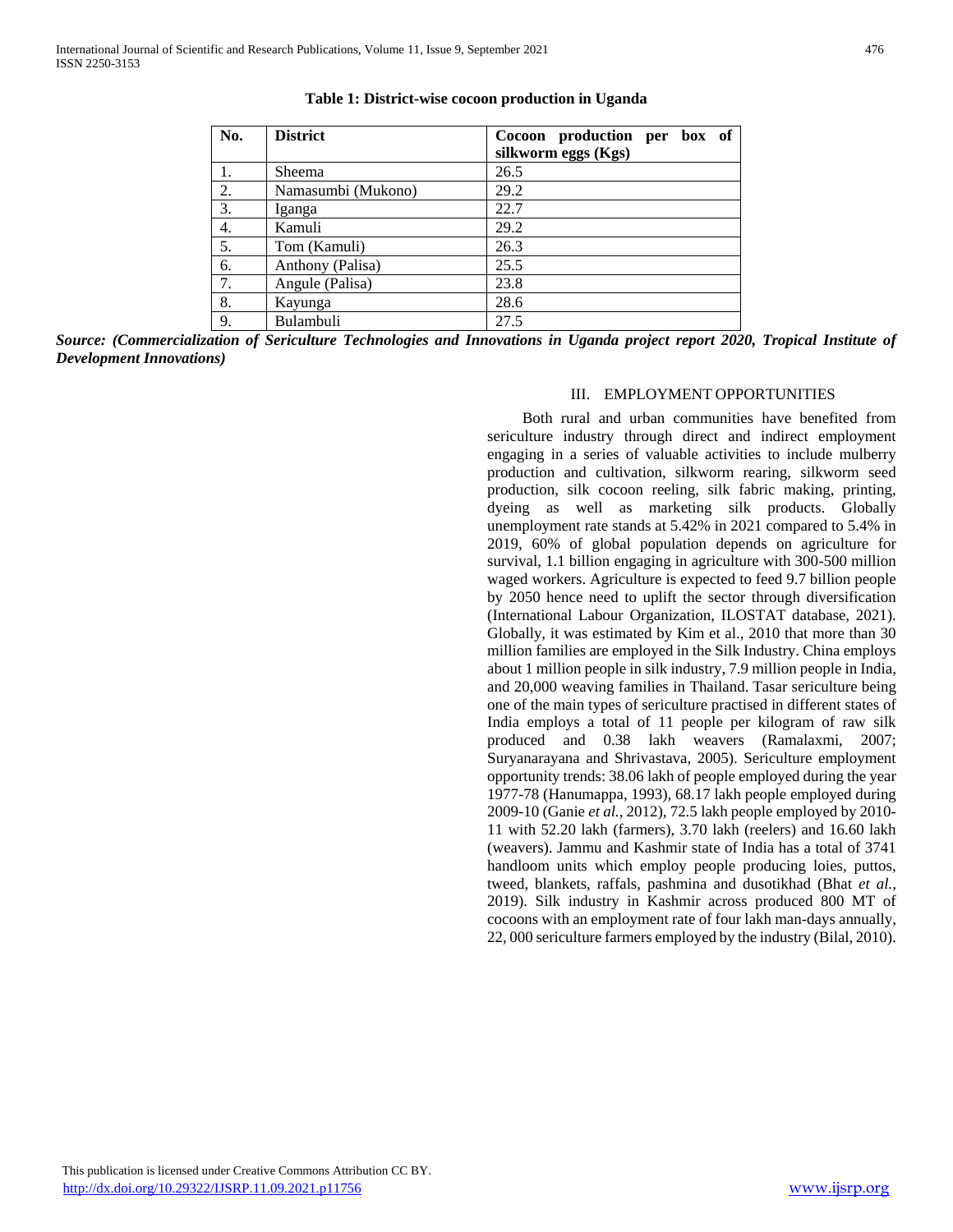#### IV. INCOME GENERATION

 Sericulture and silk production serve as a source of income to resource poor farmers (Singh and Andrabi, 2019). Silk industry contributes to socio-cultural and traditional linkages in India through livelihood improvement (Mahapatra, 2009). Currently in Uganda, one of the leading research institution promoting sericulture production (Tropical Institute of Development Innovations) under the project entitled 'Commercialization of Sericulture Technologies and Innovations in Uganda' implemented in more than 26 districts, a total of 65 technical staff are employed, around 100 casual labourers are employed directly employed in Mulberry plantations, all these employees earn a living in form of salaries and wages from sericulture related activities.

#### V. ECOLOGICAL AND ENVIRONMENTAL VALUES

 Natural resources utilization and socioeconomic uplift of rural farmers through livelihood improvement by providing employment opportunities and income generation (Lalhmingsangi, 2019). Sericulture realizes environment values: land ecorestoration and bioremediation, air purification, carbon sequestration and conservation of soil and water attributed mainly to mulberry production (Huang and Wang, 2012; Qin *et al.,* 2012). Water and soil conservation by Mulberry plants (Du *et al.,* 2001). Mulberry afforestation restored: soil carbon, improved soil water holding capacity, soil erosion control, nutrient recycling, maintenance of soil micro flora (Zhang *et al.,* 1997; Lin *et al.,* 2008). Mulberry plant extracts traditionally used in Indian ayurvedic system of medicine to treat different health ailments thus improving human health (Ghosh *et al.,* 2017). Silk protein acts as: human food and as Control Ecological Life Support (CELIS) in the world (Dandin and Kumar, 2007)

## VI. AGRICULTURE INTEGRATION

 Agriculture diversification has proved beneficial to farmers as they can't suffer total losses in case one of the enterprises fails due to both abiotic and biotic stresses. Mulberry plantation allows intercropping with grass which can be used as animal feed, vegetables for food and other cash crops for generating income (Shi *et al.,* 2005; Qin *et al.,* 2012). Intercropping Mulberry had a good number of benefits: soil fertility improvement (Farrar, 1995), soil and water conservation (Shi *et al.,* 2005), environmental sustainability (Hashemi and Tabibian, 2018; Dai *et al.,* 2009), boosting economy (Datta, 2000).

#### VII. INFRASTRUCTURAL DEVELOPMENT

 Government silk factories, silk reeling units improved rural and infrastructure in Jammu division (Afifa, 2000). Uniform infrastructure development and benefits through different ambitious flagship programmes which enriched the economy and narrow down the rural-urban gap (Farhat *et al.,* 2010). Development of silken carpet from reeled mulberry silk by the Indian Institute of Carpet Technology (IICT) through the area of Research and Development (Kaneez, 2018). Organization of silk and cocoon auction market, sericulture exhibitions by sericulture authorities where growers sold their cocoons to local and outside merchants (Ganie *et al.,* 2018).

#### VIII. WOMEN EMPOWERMENT

 Sericulture is an effective source of employment and income generation to women all over the globe as they engage in various activities right from egg production to weaving since this venture is seen as remunerative employment for family members and economic benefit to farming households. Studies have indicated that women engage in hands-on operations in a number of agriculture activities (Prasad & Chandra, 1991). In India, 53.45- 80 percent of women engage in sericultural activities but this is more dependent upon the type of activity (Bukhari *et al.,* 2019). A good number of workers in the silk industry are the vulnerable group women inclusive (Best & Maier, 2007; Bhatta & Rao, 2003; Geetha & Indira, 2011). Women contribute at almost all stages of silk production such as Mulberry production for silkworm feeding, indoor rearing of silkworm (Bhat *et al.,* 2019). Bhat *et al.* (2019) compared the gender involvement in sericulture and established the contribution of both male and female labour force. A total number of 8 million people in both rural and semi-urban areas in India are employed in the Sericulture industry with over 60% of the workforce being women, 80% of the silk produced is consumed by women. Women constitute over 60 % of those employed in down-stream activities of sericulture in the country (Kritika Sharma, 2020). Though, women are employed in Sericulture and earn a living but face challenges as highlighted by Bukhari *et al*., 2019, lack education qualification therefore need for capacity building through effective sensitization trainings as this will ensure economic development through women empowerment in form of employment in rural communities.

## IX. ANIMAL/LIVESTOCK FEEDING

 Sericulture industry has helped boost livestock production by improving the feeds sector. This has been achieved in two different ways namely feeding Mulberry leaves to animals and processing of silkworm secondary products like pupae to make livestock feeds. Mulberry leaves being easily digestible and palatable, fed as supplement to boost milk production from dairy animals. Milk protein, lipid and carbohydrate content enhanced in cows and goats due to feeding mulberry (Venkatesh *et al.,* 2015), milk yield and fat content of cow milk increased due to mulberry feeding (Datta *et al.* (2002). As well as direct benefits are observed, various economic benefits such as feeding cost reduction was achieved when mulberry leaves were used as a substitute feed to feed small ruminants such as pigs and rabbits (Sanchez, 2002).

#### X. MULBERRY PRODUCTION

 One of the major activities of sericulture is Mulberry production which is practised by farmers and companies, initially it was intended to feeding silkworm but the crop has proved to be multipurpose thus making it an ideal crop for both resource poor and commercial farmers around the world. Different researchers have documented the importance of Mulberry as shown below (Fig. iii): medicinal plant which improves and enhances human life due a variety of important biological ingredients contained. Mulberry has a variety of applications namely: Pharmaceuticals, food industry and cosmetic industry, treatment of rheumatis and arthritis by traditional ayurvedic practitioners. (Yang *et al.,* 2010a; Zhang *et al.,* 2018). Used as treatment for diabetes medicine due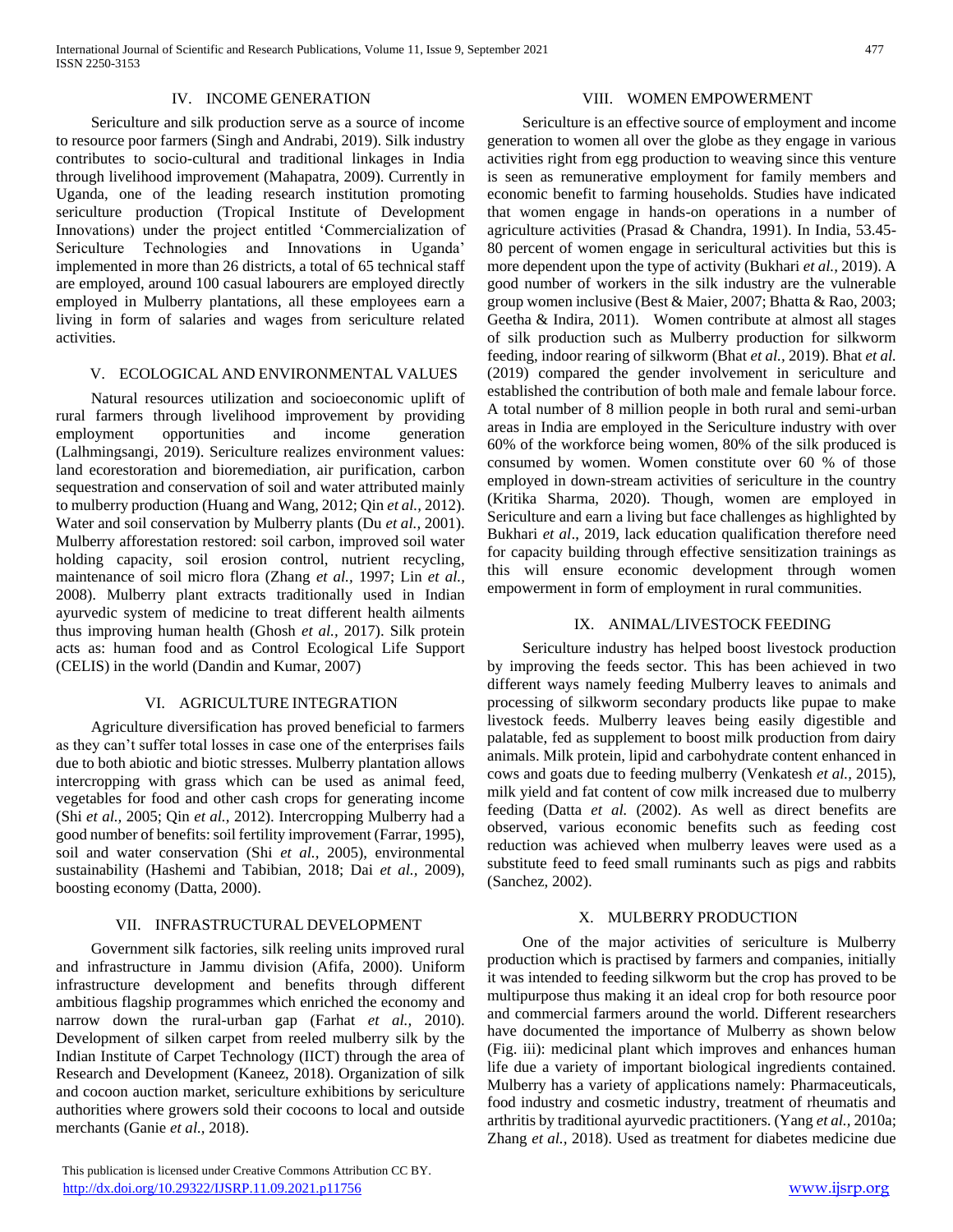to its antidiabetic molecules like 1-deoxynojirmycin, isobavachalcone, morachalcon, fagomine, quercetin (Wang *et al.,* 2013; Kiran *et al.,* 2019). Treat of hypertension, hyperglycemia, inflammation, fever, cough and cancer in China, (Bown, 1995). Control of blood pressure in China when the young shoot and leaf tips were taken as tea, anthocyanin content and antioxidant (Datta, 2000; Qin *et al.,* 2012), human health promotion (Del *et al.,* 2013),

animal feeding and environment protection (Datta *et al.,* 2002). Recreational purposes and soil erosion control measures cultivated along the road sides, river banks, flood plains, public parks, gardens, edges of field crops, street trees (Qin *et al.,* 2012). Singh (1997) revealed that mulberry fruit syrups and recipes are used against constipation and insomnia, anti-aging, hyperlipidemia, premonitory and apoplexy.



*Fig. iii. Applications of mulberry plant*

# XI. FOREIGN EXCHANGE

 Sericulture is seen as an investment agro-based industry by most of the countries that generates foreign revenue through different exports and imports, foreign exchange earner for rural communities in India (Thapa and Shrestha, 1999), A total of 25000 oz of silkworm seeds supplied to Europe from Kashmir gaining

strong position on the silk route of Europe (Baqual, 1995). According to a market survey done in India, an income of USD 1063.72 - 1161.70 was generated from sale of mulberry jam and pulp in markets across the country (Singhal *et al.,* 2009ab).

| No. | <b>Products and waste products</b>          | <b>Application</b>              | <b>Reference</b>       |
|-----|---------------------------------------------|---------------------------------|------------------------|
| 1.  | Silk sericin                                | Oxidation resistance            | Gulrajani, 2006        |
|     |                                             | UV rays resistance              | Senhal, 2008           |
| 2.  | Silk biopolymer                             | Tissue regeneration             | Kumaresan et al., 2007 |
|     |                                             | Wound healing                   | Federico et al., 2007  |
| 3.  | Silk fibroin peptides                       | Cosmetic making                 | Kumaresan et al., 2007 |
|     |                                             |                                 | Federico et al., 2007  |
| 4.  | Silk proteins                               | Speciality diet for cardiac and | Ramesh et al., 2005    |
|     |                                             | diabetic patients               | Reddy, 2008            |
| 5.  | Dried cocoon palade powder                  | Poultry and fish feed           | Iyengar, 2002          |
| 6.  | Serratio peptidate (Serrapeptase intestinal | Anti-inflammatory               | Ramesh et al., 2005    |
|     | enzyme)                                     | Anti-tumefacient                | Reddy, 2008            |
|     |                                             | Enhance blood circulation       | Feng, 2004             |
|     |                                             | Treat arterial plaque           |                        |
| 7.  | Silk fibroin                                | Dressing material               | Gulrajani, 2006        |
|     |                                             | Veterinary medication           | Kumaresan et al., 2007 |
|     |                                             |                                 | Sehnal, 2008           |
| 8.  | Silk fibre                                  | Surgical sutures                | Gulrajani, 2006        |
|     |                                             | Teeth reconstruction            | Wang et al., 2006      |
| 9.  | Silk fibroin nerve guidance conduit         | Peripheral nerve regeneration   | Yan et al., 2009       |
|     |                                             | Collagenisation                 |                        |

# **Table 2: Silkworm products and their applications**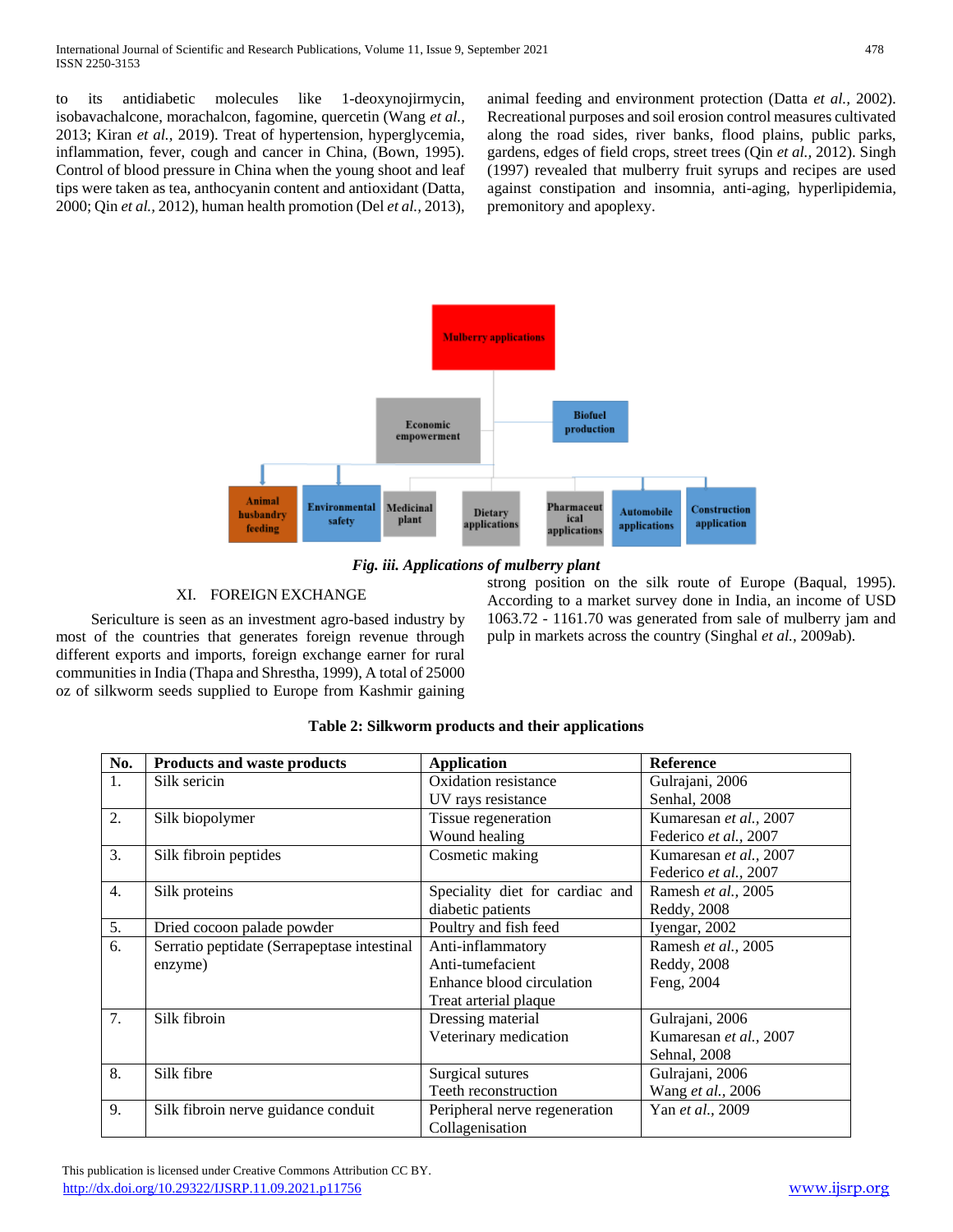| 10. | Silk fibre and polypropylene | House construction             | Shigetaka and Teruo, 2002 |
|-----|------------------------------|--------------------------------|---------------------------|
|     |                              |                                | Zultifli et al., 2008     |
| 11. | Silk based paper             | Art craft                      | Reddy et al., 2008        |
| 12. | Silkworm pupae and excreta   | Animal/poultry feed            | Qadri et al., 2015        |
|     |                              | Silkworm pupal cakes           | Datta et al., 2007        |
|     |                              | Medicinal wine                 |                           |
|     |                              | Treat osteoarthritis           |                           |
|     |                              | Preparing amino acids<br>and   |                           |
|     |                              | flavoured products             |                           |
| 13. | Silkworm powder              | Lowering blood-glucose levels. | Ryu et al., 1997          |
| 14. | Silkworm extract             | Treat prostate hyperplasia and | Qian, 1997                |
|     |                              | erectile                       |                           |
|     |                              | dysfunction                    |                           |
| 15. | silkworm moth oil            | Textile dyes                   | Gui and Zhuang, 2000      |
|     |                              | Superior soaps                 |                           |
| 16. | Silkworm Litter              | Organic manure Biogas          | Sharma and Madan, 1992    |

## XII. SILKWORM SECONDARY PRODUCTS AND THEIR APPLICATIONS

 The primary product obtained from silkworm is the silk fiber used as a raw material for the textile and silk fabric industry to manufacture silk garments like shirts, sweaters, clothes as well as weaving. On top of the primary goal of attaining silk, what makes sericulture a more viable venture are the secondary products that serve different purposes which are medicinal, human food, animal feeds and so many others. Many researchers have documented the importance of these secondary products but much attention has been drawn to silk pupae, litter, sericin and fibroin (Figure iv, Table 2).



*Fig. iv: Silkworm secondary products and their applications*

## **SILKWORM PUPAE**

 Pupa is composed of crude proteins, fats, amino acids, sugars, phosphorous, vitamins, calcium in different concentrations, if eaten by human beings and livestock dried silkworm pupae provides daily protein need (Singh and

Suryanarayana, 2003). The nutritive value of pupae is attached to its composition: vitamins (pyridoxal, riboflavin, thiamine, ascorbic acid, folic acid nicotinic acid, pantothenic acid) and minerals namely calcium, iron copper, selenium and phosphorus making it a better feed for lactating mothers (Koundinya and

 This publication is licensed under Creative Commons Attribution CC BY. <http://dx.doi.org/10.29322/IJSRP.11.09.2021.p11756> [www.ijsrp.org](http://ijsrp.org/)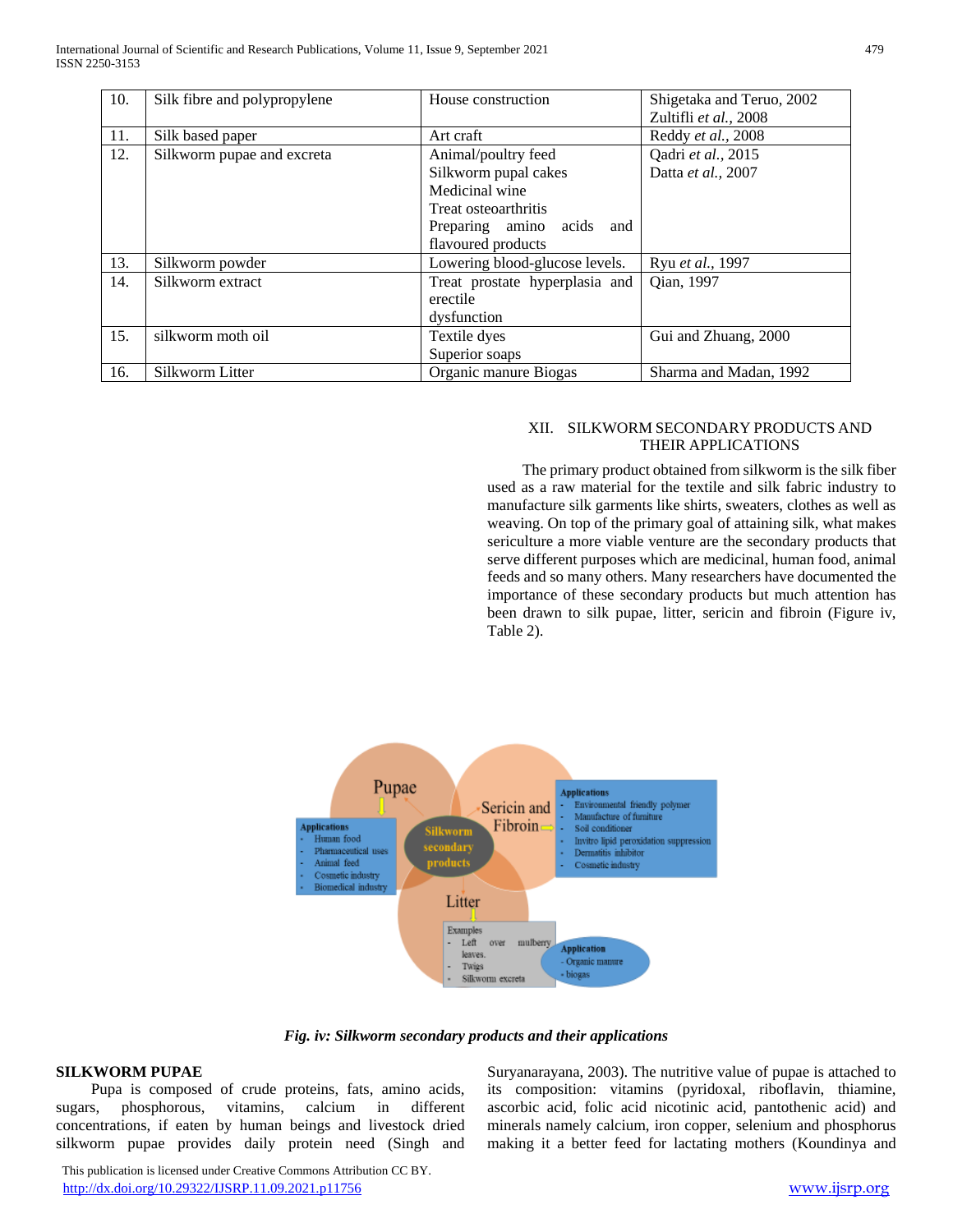Thangavaleu, 2005; Singh and Suryanarayana, 2003). Silkworm pupae is an industrial raw material used to make different products to include: chrysalis oil for cosmetics, fertilizer and animal feeds for poultry, pigs, fish and fur bearer animals, pupal oil used by the pharmaceutical industry due to its anti-inflammatory, antitumefying properties to treat sinusitis, otitis, bronchitis, asthma, tuberculosis, urinary infections and after surgery operations.

 Pupae used in the food industry due to valuable characteristics it possesses like refractive index, safonification value, iodine value and cholesterol content (Choudhury, 2003), raw material in preparation important amino acids and flavoured products having high nutritive value (Aruga, 1994). Crunchy chitin and Pectin which form the exoskeleton of silkworm pupae act as supplements for the cereal diet, making pupae chocolates, Japan cakes and chilli sauce, increasing loaf volume of wheat flour bread, making candy, wine, jelly, jam, fruit juices and ice creams (Roy choudhury and Joshi, 1995; Majumder, 1997; Ramakanth and Raman, 1997). In Africa, silkworm pupae have various applications like dried and powdered Saturniids used as a garnish and consumed by human beings.

 Silkworm pupae is used in bio-medical industry as reported by different researchers: Chitin is used in post operational treatments to include conchotomy, deviatory, polypectomy due to its ability to cause less hemophase, relieves pain and speeds up wound healing. It is also used as useful anti-microbial agent against Staphylococcus aureus, Klebsiella pneumoniae, Asppergillus nige and anti-fungal against Trichophyton equinum. Plays important biomedical roles of preventing carcinogenic bacteria from teeth and biocompatible membrane due to different properties such antiviral agent, bacteriostatic, fungistatic, antisordes (Katti *et al.,* 1996). Dried silkworm pupal animal feed was used to promote poultry growth, improve egg quality, feed use and specific growth rate in fish, increased weight gain and growth rate of rabbits and fur (Velayudhan *et al.,* 2008).

## **SILKWORM LITTER**

 The term 'ploughing back' is commonly used to mean taking back plant remains back to the garden in order to enhance soil fertility as well as improve soil conditions. This is the same case with sericulture industry whereby silkworm litter mainly are drawn back to the farming community in form of organic fertilizers. Excreta act as an organic fertilizer due to its composition of water, crude protein, raw fats, raw cellulose, substances without nitrogen but can also as a chlorophyll source using alcohol extraction method (Buhoro *et al.,* 2018).

## **SILKWORM SERICINE AND FIBROIN**

 Due to technological developments silkworm acts as biofactory raw material for producing useful protein by use of the silk gland. The two promising main proteins of silkworm are sericine and fibroin mainly used in form of bandages for wound healing. But also help to treat diabetes, impotence, sinusitis, arthritis, oedema, cystitis, epididymitis, tissue regeneration, cancer, postsurgical trauma. Other benefits include: anti-oxidative, bioadhesives, ultra-violet screens, anti-wrinkle, anti-aging and bioactive textiles (Dandin and Kumar, 2007). They are natural polymers which are biodegradables that play diversified roles in bone formation, drug delivery systems, veterinary pharmaceuticals, manufacturing contact lenses, tissue

 This publication is licensed under Creative Commons Attribution CC BY. <http://dx.doi.org/10.29322/IJSRP.11.09.2021.p11756> [www.ijsrp.org](http://ijsrp.org/)

regeneration, treating burn victims and matrix of wound dressing (Ramesh et al., 2005). Used to make medical sutures, silk fibroinbased wound dressing that accelerated wound healing without damaging the newly formed skin (Tasubouchi, 1999a). A blended sericine and fibroin hydrogel has excellent moisture absorbing and desorbing properties and elasticity (Yoshii et al., 2000). After invitro and in-vivo studies using fibroin controlled release tablets, gels and mesosphere, it was reported that sulphated silk fibroins had anti-HIV-1 activity in-vitro, as it interferes with the adsorption of virus particles to CD4+ cells, and completely blocked virus binding to the cells at a concentration of 100 microgm/ml (Gotoh *et al.,* 2000). The silk fibroin can be used as the substratum for the culture of animal cells in place of collagen (Inouye et al., 1998). Fibroin in aqueous solution is used in preparation of membranes for immobilization of Aspergillus niger glucose-oxidase and Pseudomonas fluorescens lyophilized cells (Demura et al., 1989). Hu, (2006) reported that the Recombinant human-like collagen (RHLC) is blended with fibroin to prepare a novel biocompatible film as a scaffold material for hepatic tissue engineering applications. Silk fibroin membrane acts as a photo sensor for hydrogen peroxide analysis. Silk protein sericin, suppress DMBA-TPA induced mouse skin tumorigenesis through oxidative stress reduction, inflammatory responses and endogenous tumour promoter TNF-alpha (Zhaorigetu *et al.,* 2003).

## XIII. CONCLUSION AND FUTURE PROSPECTIVE

 Back in the days Sericulture industry only focused at the utilization of silk fibre for textile industry but recent research and developments in the industry have proved it is a viable multipurpose agro-based industry that has provided various insights in the socio-economic development of different countries through employment opportunities, food security, income generation, women empowerment, tax revenue, environmental safety, agriculture integration and infrastructure development. Research and Development has further extended sericulture applications to new areas of great importance such as human and livestock feeding, cosmetic making, pharmaceutical, biomedical and bioengineering, automobile, house building and art craft. Therefore, Sericulture industry exceedingly qualifies as one of the best agro-based investment due to the multipurpose functions it furnishes mainly the socio-economic development. Attention given to facts stated by different studies of sericulture it's wise to conclude that sericulture can be considered as the most suitable and beneficial agro-based industry for socio-economic present and future development.

## XIV. RECOMMENDATIONS TO IMPROVE SERICULTURE INDUSTRY:

- Scientific research and development must be designed to exploit all the areas in the industry that have not been fully utilized like the handling of secondary products of silkworm but this is possible through government support and funding.
- Universities and agriculture institutions should develop curriculum that exhaustively train professionals in sericulture related fields in order to enhance knowledge and skills based training for students at all levels.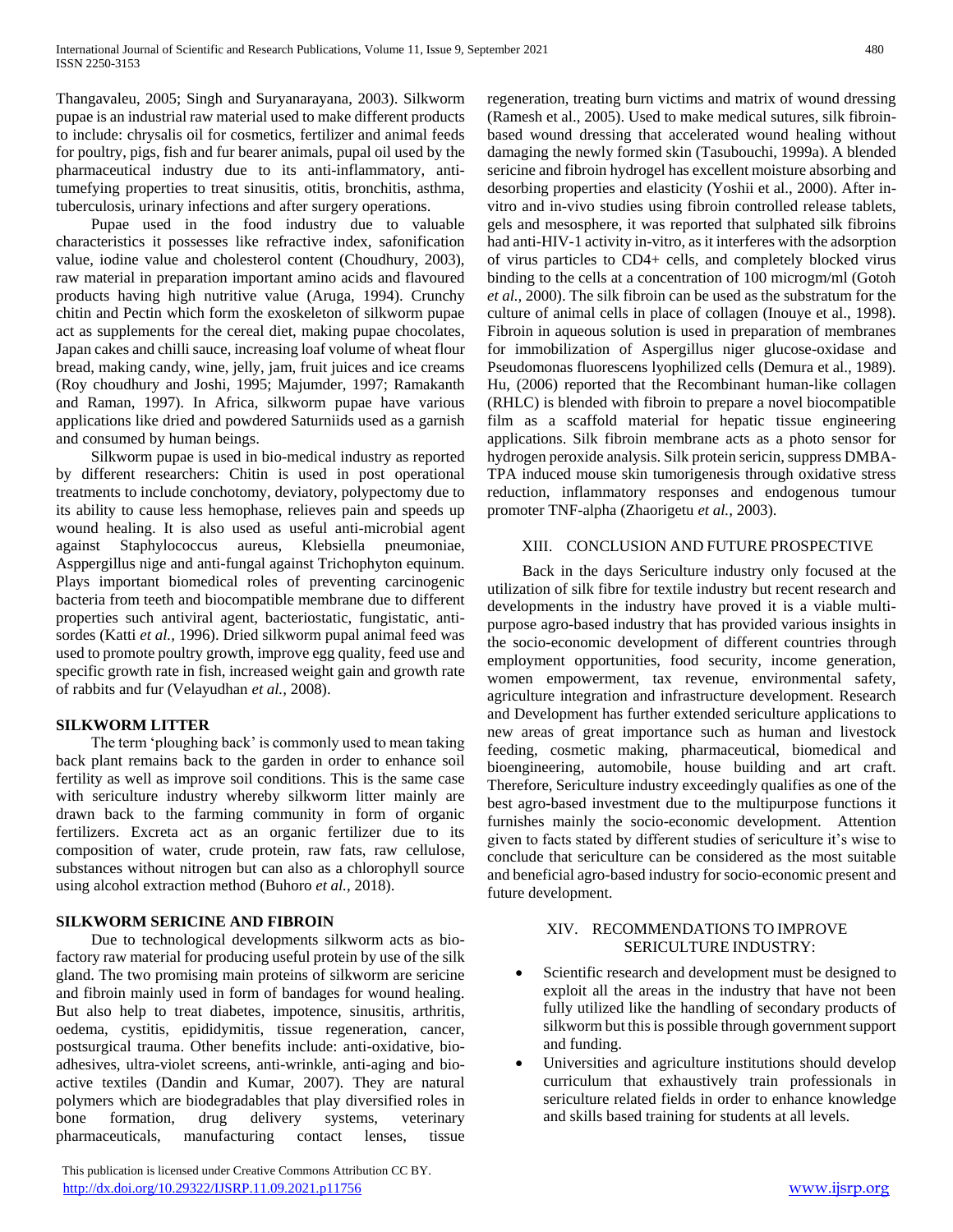- Strengthening sericulture industry linkages between government and Research institutes, Universities, private company, NGO's and professionals.
- Government should create office of sericulture extension workers at different levels in order to create awareness and extend intended services to farmers through trainings and demonstrations.
- Studying and documenting sericulture practices so as to aid education, dissemination and sensitization of sericulture farmers and out growers and all stakeholders.
- Develop a proper farming system that integrates sericulture activity with other agriculture enterprises namely beef and dairy farming, fish farming, poultry and vegetable production.
- Government to create a reserve fund in form of bank loan/credit for all stakeholders in sericulture industry at a low interest rate in order to facilitate sericulture activities as well as encourage farmers to engage in the industry.
- Infrastructure development like installing silk processing factories in different parts of the country as this will provide employment opportunities to people in the area as well as ready market for the silk products produced farmers.

#### **REFERENCES**

- [1] K. Afifa, "Principles of Temperate Sericulture," Kalyani Publications, 2000.
- [2] M. F. Baqual, "Problems that hinder the growth of Sericulture in Jammu & Kashmir State: Workshop on Development of Sericulture in Jammu & Kashmir State, its future prospects," December 8 to 9, 1995.
- [3] M. L. Best, S. G. Maier, "Gender, culture and ICT use in rural South India," Gender Technology and Development, 11: 137-155, 2007.
- [4] T. A. Bhat, "An analysis of public private partnership (PPP) in Sericulture in Jammu & Kashmir," J. of Econ and Sust Devt, 5:11, 2014.
- [5] M. A. Bhat, Z. I. Buhroo, A. Aziz, J. Qadir, and M. Azam, "An Overview of Current Scenario of Sericulture Industry in Jammu and Kashmir, India," Int. J. Curr. Microbiol. App. Sci., 9(6): 3813-3824, 2020.
- [6] R. Bhatta, K. A. Rao, "Women 's livelihood in fisheries in coastal Karnataka, India," Indian Journal of Gender Studies, 10: 261-278, 2003.
- [7] A. S. Bilal, "Structural Changes in Jammu and Kashmir Economy," P.G. Department of Economics, University of Kashmir, 1-94, 2010.
- [8] Z. Buhoro, M. Malik, N. Ganai, A. Kamili, B. Bhat, "Comparative performance & genetic polymorphism in some potential silkworm Bombyx mori L. genotypes," Journal of Cell & Tissue Research, 16(3):5908- 5915, 2016b.
- [9] S. B. Dandin, S. N. Kumar, "Bio-medical uses of silk and its derivatives," Indian Silk, 45(9): 5-8, 2007.
- [10] R. N. Datta, A. Sarkar, S. K. Das, "Glucosamine from Eri silkworms," Indian Silk, 46:22, 2007.
- [11] K. A. Lalhmingsangi, "Sustainable Livelihood for Women through Sericulture: A study of IBSDP beneficiaries, Aizawl District, India," International Journal of Humanities and Social Science Invention (IJHSSI), 4: 43-47, 2019.
- [12] I. Q. S. Farhat, M. A. Malik, S. Awquib, F. A. Malik, "Adoption of Improved Sericulture Practices by Sericulturists in Border Area of Kashmir," International Journal of Agricultural Statistics and Science, 6(1):197-201, 2010.
- [13] J. L. Farrar, "Trees of the Northern United States and Canada," Blackwell Publishing, Ames, IA, USA, 1995.
- [14] S. Federico, K. L. Maja, G. Isabelle, V. Godelieve, J. V. Erik, D. R. Dirk, and D. Jan, "Tensile strength and host response towards silk and type 1

 This publication is licensed under Creative Commons Attribution CC BY. <http://dx.doi.org/10.29322/IJSRP.11.09.2021.p11756> [www.ijsrp.org](http://ijsrp.org/)

polypropylene implants used for augmentation of facial repair in a rat model," Gynaecologic and Obstetric, 63(3): 155-62, 2008.

- [15] P. Feng, "The study of structure and edibility of silk protein," Food Research Development, 25:51-54, 2004.
- [16] D. Gamble, "Silk production by rural women in Dodota Woreda, Ethiopia, Powering Economic Opportunity," 2011.
- [17] N. A. Ganie, K. A. Dar, I. L. Khan, R. K. Sharma, and K. A. Sahaf, "Sericulture- A viable option for sustainable livelihood and employment generation for rural population of J & K," Global Journal of Bioscience and Biotechnology, 1: 200-203, 2018.
- [18] G. S. Geetha, and R. Indira, "Silkworm rearing by rural women in Karnataka: A path to empowerment," Indian Journal of Gender Studies, 18: 89-102, 2011.
- [19] K. Gotoh, H. Izumi, T. Kanamoto, Y. Tamada, H. Nakashima, "Sulfated fibroin, a novel sulfated peptide derived from silk, inhibits human immunodeficiency virus replication in vitro," Bioscience Biotechnology Related Articles, Books Biochemistry, 64:1664-1670, 2000.
- [20] Z. Gui, and D. Zhuang, "Study on the silkworm powder and its physiological functions," China Sericulture, 2: 53–54, 2000.
- [21] M. L. Gulrajani, "Sericin-a bio-molecule of value," Indian Silk, 45(2): 16-22, 2006.
- [22] H. G. Hanumappa, "Economics issues in sericulture: A case study of Karnataka," Sericologia, 25: 209-217, 1993.
- [23] S. A. Hashemi, and S. Tabibian, "Application of Mulberry nigra to absorb heavy metal, mercury, from the environment of green space city," Toxicol. Rep., 5: 644–646, 2018.
- [24] K. Hu, "Biocompatible Fibroin Blended Films with Recombinant Humanlike Collagen for Hepatic Tissue Engineering," Journal of Bioactive and Compatible Polymers, 21: 23-37, 2006.
- [25] K. Inouye, M. Kurokawa, S. Nishikawa, and M. Tsukada, "Use of Bombyx mori silk fibroin as a substratum for cultivation of animal cells," Journal of Biochemical and Biophysical. Methods, 18:159-164, 1998.
- [26] M. N. S. Iyengar, "Recycled silk wastes as feed integrated for poultry," Indian Silk, 41(5): 30-31. 2002.
- [27] Japan Association for International Collaboration of Agriculture and Forestry, (JAICAF), Sericulture in East Africa, (2007). www.jaicaf.or.jp/publications.
- [28] F. Kaneez, "Trends in cocoon and silk production in Jammu and Kashmir State-a case of concern," International Journal of Recent Scientific Research, 4(11): 1826- 1830, 2018.
- [29] K. Y. Kim, P. D. Kang, K. G. Lee, K. Hyung, M. J. Kim, and K. H. Kim, "Microsatellite analysis of the silkworm strains (Bombyx mori): high variability and potential markers for strain identification," Genes & Genomics, 32:532- 543, 2010.
- [30] T. Kiran, Y. Z. Yuan, M. Andrei, Z. Fang, G. Z. Jian, and J. W. Zhao, "1- Deoxynojirimycin, its potential for management of non-communicable metabolic disorders" Trends Food. Sci. Technol., 89: 88–99, 2019.
- [31] P. R. Koundinya, and K. Thangavaleu, "Silk proteins in Biomedical Research," Indian Silk, 43(11): 5-8, 2005.
- [32] P. Kumaresan, and R. G. G. Devi, "An economic analysis of large-scale farming in irrigated sericulture," Annual Report, CTR&TI, Mysore, 2007.
- [33] T. B. Lin, Y. G. Li, and Z. Q. Lv, "Advances in the research and development on the synthesize utilization of mulberry resources," Bull. Seric., 39 (3): 1– 4, 2008.
- [34] H. C. Mahapatra, "Tropical Tasar biodiversity and forestry: Proceedings of the National workshop on Seri-Biodiversity Conserv, Mar. 7-8. CSGRC, CSB, Hosur, India, 163-167, 2009.
- [35] S. K. Majumder, "Scope for new commercial products from sericulture," Indian Silk, 35(12):13-18, 1997.
- [36] R. R. Manohar, "Value addition span of silkworm cocoon-time for utility optimization," International J. Industrial Entomolo., 17(1): 109-113, 2008.
- [37] J. Nagaraju, "Silk of India, grace and luster," Biotechnol. News, 3: 4-7, 2008.
- [38] C. Prasad, and S. Chandra, "Women in Agriculture. International federation for women in Agriculture," New Delhi, 1991.
- [39] S. Qadri, Farhat, and M. A. Malik, "Sericultural Practices by Sericulturists in border area of Kashmir," Int. J. Agricult. Stat. Sci., 6(1):197- 201, 2010.
- [40] J. Qian, "The chemical constitution and utilization of silkworm pupae," Science Technology and Food Industry, 5: 42–43, 1997.